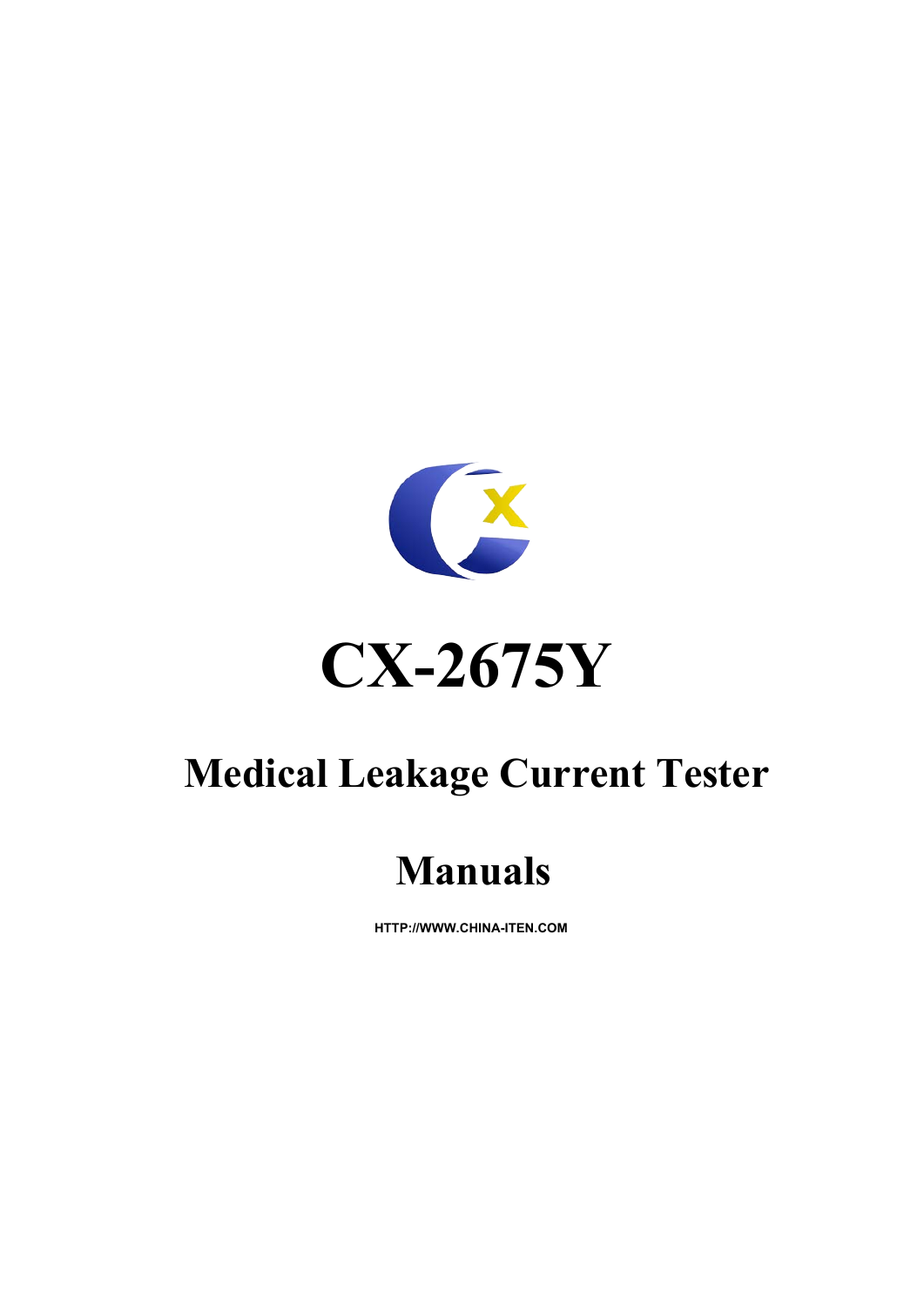#### **1.Introduction**

Medical leakage current tester is used to measure medical electrical equipment of continuous leakage current and patient auxiliary current test equipment.CX2675Y series medical leakage current tester is according to GB9706.1 2007 (IEC60601-1: 1988) took the 'medical electrical equipment part 1: general requirements for safety ', design and production.And test circuit (MD) simulation human body impedance input impedance, accord with GB9706.1-2007 (IEC60601 -1 : 1988) requirement, test current up to 5  $\mu$  A, and to provide users with A continuous adjustable output voltage of  $0 \sim 250$  v, output of the basic capacity is configured to 500 va isolation and the other to provide the highest rated voltage of 110% of the voltage source, can satisfy I, II various equipment under normal and single fault in patients with floor drain current, shell leakage current, leakage current, patients with auxiliary leakage current test.

CX2675Y medical leakage current tester series is a full digital display advanced new products, can also display voltage, leakage current and testing time (both for digital display), according to the different needs of users for any leakage current alarm values;Adopting the countdown timer digital display, the accuracy test time is increased to  $\pm$  1%. And test range increased to 99 seconds, function more rich and practical. Medical leakage current tester adopts linear rectifier on the voltage sampling circuit, a change in the past always use the method of bridge rectifier to make test voltage indicated value more exactly reflect the actual test on the load voltage being measured, the error is smaller, the better linear, precision is higher.Instrument in the leakage current test, alternating current detection circuit USES the true effective detection circuit and dc current dc filter circuit, can measure dc, ac, sine wave and complex waveform frequency response can be up to 1 MHZ.CX-2675Y series isolation power supply capacity of leakage current tester if not a suffix to 500 va, if add "1" (such as CX-2675Y- 1) for 1 kva, greater isolation power supply capacity can be made special.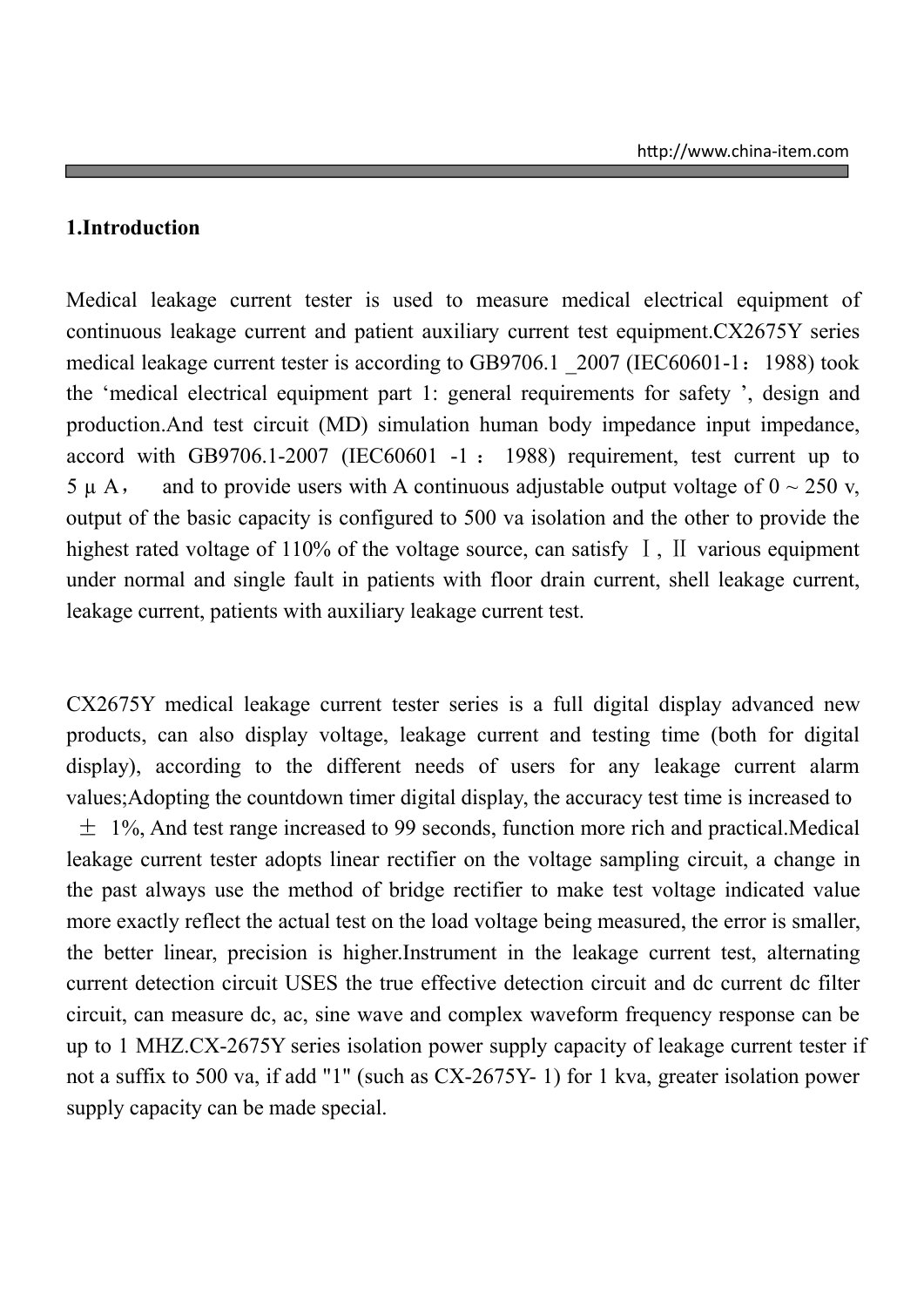#### **2.Technical specifications**

| $1_{\infty}$ | output voltage : $0 \sim 250V$ $\pm 5\%$ $\pm 3$ digits                                   |                          |                                                    |
|--------------|-------------------------------------------------------------------------------------------|--------------------------|----------------------------------------------------|
|              | 2. Leakage current test range : $AC/DC$ 5 ~ 200µA                                         |                          | $\pm$ 5% $\pm$ 3 digits                            |
|              |                                                                                           | $AC/DC$ 0.2 $\sim$ 2mA   | $\pm$ 5% $\pm$ 3 digits                            |
|              |                                                                                           | $AC \quad 2mA \sim 10mA$ | $\pm$ 5% $\pm$ 3 digits                            |
|              | 3. Leakage current alarm value :                                                          | $5 \sim 200 \mu A$       | $\pm$ 5% $\pm$ 3 digits                            |
|              | (can be set up for any alarm value) $0.2 \sim 2 \text{mA}$ $\pm 5\% \pm 3 \text{ digits}$ |                          |                                                    |
|              |                                                                                           |                          | $2mA \sim 10mA \qquad \pm 5\% \qquad \pm 3$ digits |
|              | 4. Isolation transformer capacity : 500VA(CX-2675Y)                                       |                          |                                                    |
|              |                                                                                           | $(CX-2675Y-1$ IKVA)      |                                                    |
|              |                                                                                           | $(CX-2675Y-2$ 2KVA)      |                                                    |
|              |                                                                                           |                          |                                                    |

- 5. Time range :  $1{\sim}99s$   $\pm 1\%$ , The test can be set for time and manual
- 6. The working conditions :  $0 \sim 40$  °C ambient temperature
- 7、Relative humidity: no more than 75%
- 8、The atmospheric pressure: 101.25 kpa
- 9、Power:  $220 y + 10\%$  to  $50 \text{ hz} + 2 \text{ hz}$

## **3.Working principle**

Medical leakage current tester is mainly by the test circuit(MD), scale transform, ac/dc conversion (detection), display module, transfinite alarm circuit and the test of working voltage regulating device.Test loop (MD) completely according to GB9706.1-2007 (IEC60601-1:1988) took "19.4 test e) measuring devices" requirements, in the range transform part can be convenient to users according to the actual load size to choose the appropriate range;Ac/dc conversion part of the ac voltage and current signal into a dc voltage current signal is used to display;Display module test voltage and leakage current and actual test time.Transfinite alarm circuit to complete the alarm and indication of unqualified products and automatically cut off output power;Experiment voltage regulating device can be regulated according to different standards need proper test voltage.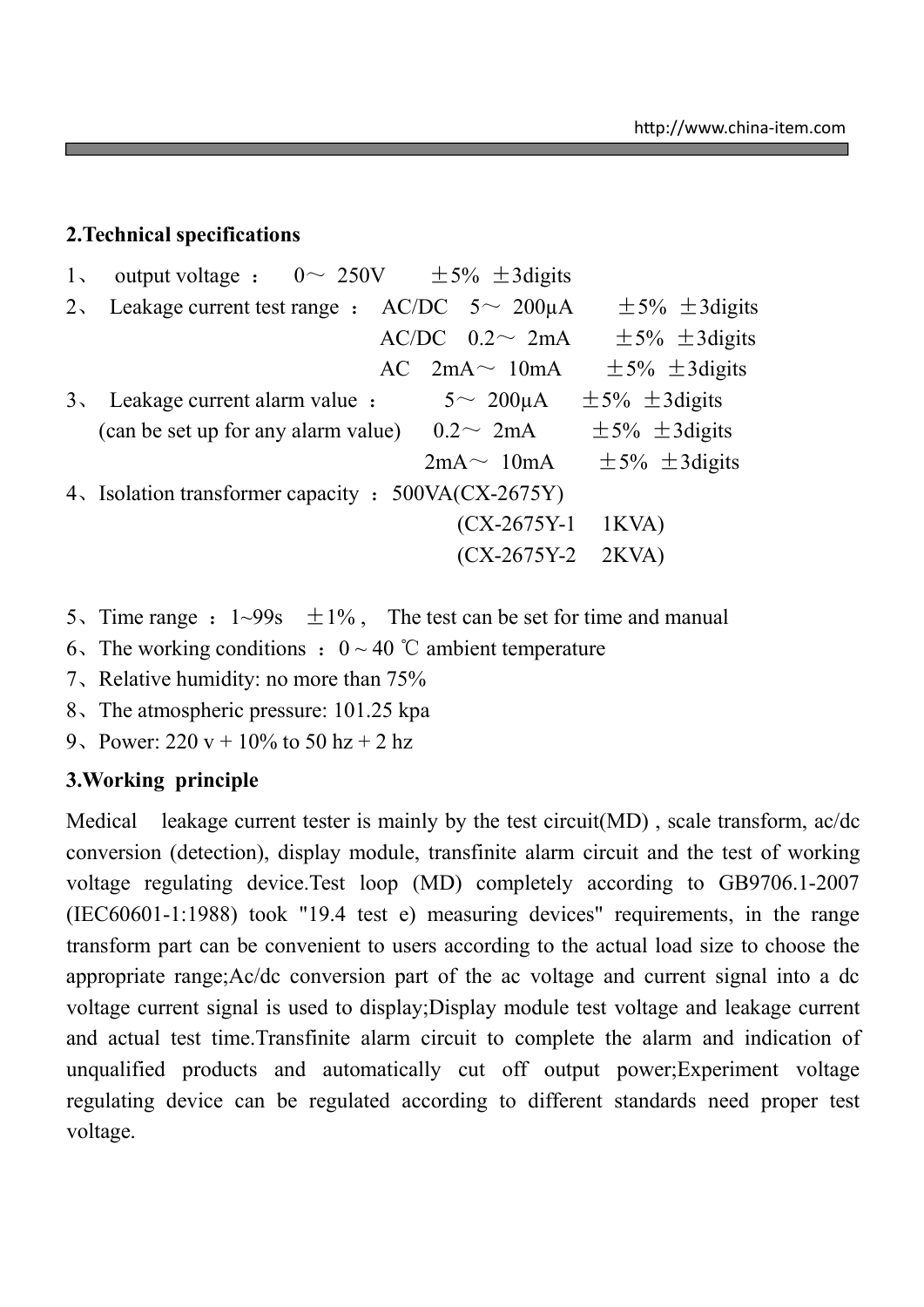# **4.Directions for use and operation steps**

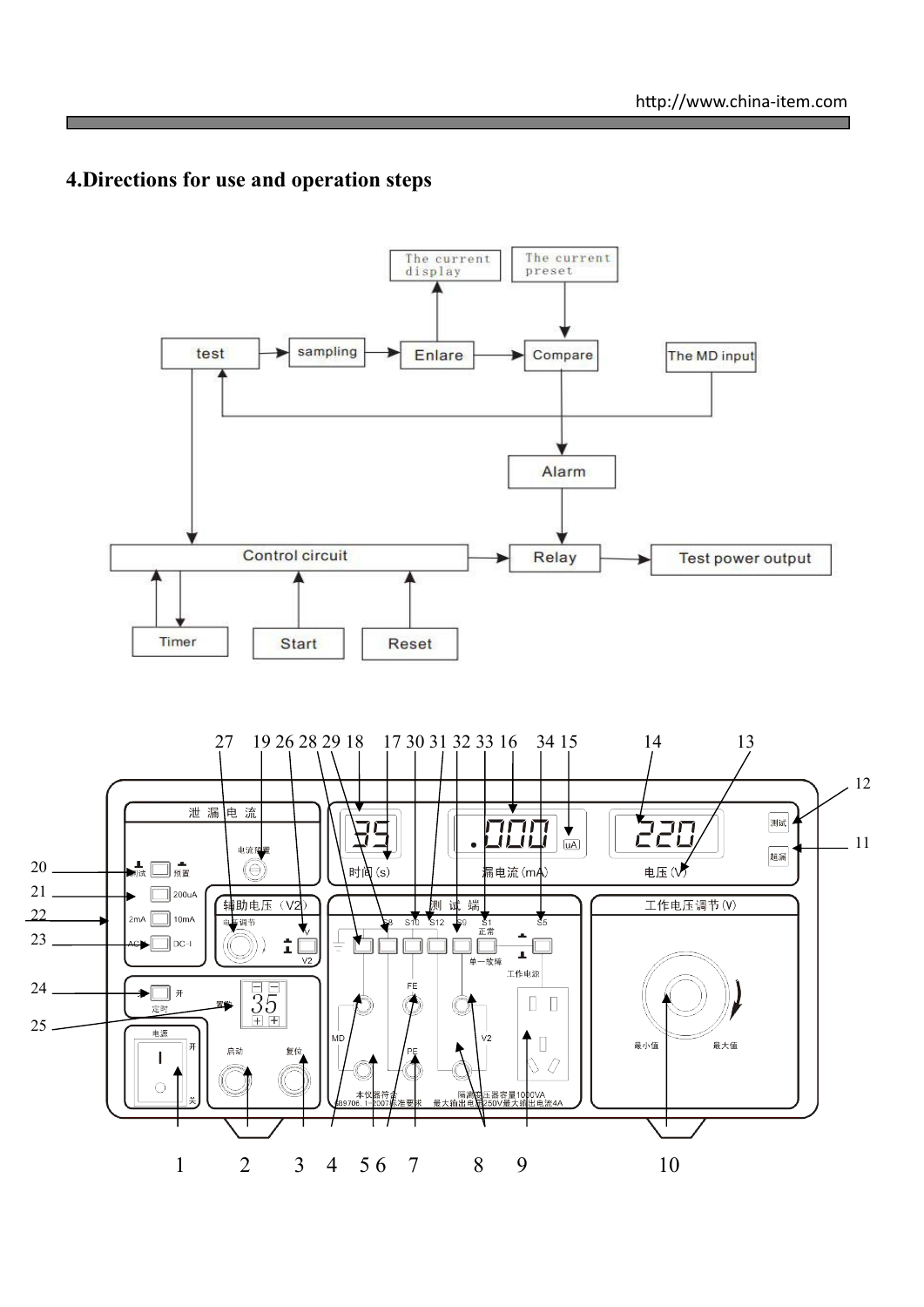- 1. the power switch;
- 2. start button: when pressed, the test lights , leak test end (power) output voltage;
- 3. reset button: when pressed, the lights went out, without testing voltage output;
- 4. measuring devices (MD) input (ground);
- 5. measuring devices (MD) input terminal;
- 6. the function of medical electrical equipment grounding to be tested (FE) connection;
- 7. the medical electrical equipment to be tested protection ground connection (PE);

8 .the output voltage, auxiliary port, measure the casing leakage current, patients leakage current choose to use .

9.test power output, providing medical electrical equipment power supply under test;

10.leakage testing for working voltage adjustable , clockwise for big, vice is small;

11. leakage current higher leakage indicator light: this lights for leakage current exceeds preset current test;

12.test status indicator light: this lights said the instrument is in the testing state;

- 13. voltage unit indicator;
- 14.voltage value displayed indicating window;
- 15.the leakage current unit indicator, when lit for "µA", dies for "mA";
- 16. leakage current display value indicating window;
- 17. the test time unit indicator;
- 18. test time display value indicates the window;

19.leakage current preset adjustment button: when pressed the current switch, adjust current alarm value.Range can be set according to the current '0.005 -2 ma' any dc current alarm value.

20.leakage current test and preset switch: press the leakage current switch, leakage current range and display the leakage current can be set alarm value, when the normal can be measured and display the actual ac and dc leakage current value;

21.leakage current range switch: press is 0-200µ A, when the pop-up for 2/10 ma;

22. leakage current range switch: press is  $0 - 10$  ma, pops up is  $0 \sim 2$  ma

- 23. the leakage current of ac, dc display switch: press for dc current ,pop up for ac current;
- 24.time switch: open for any setting in the 1 s 99 s (the countdown), "off" for manual;

25. time presets dial, can be in 1 s - 99 s set arbitrary regular time;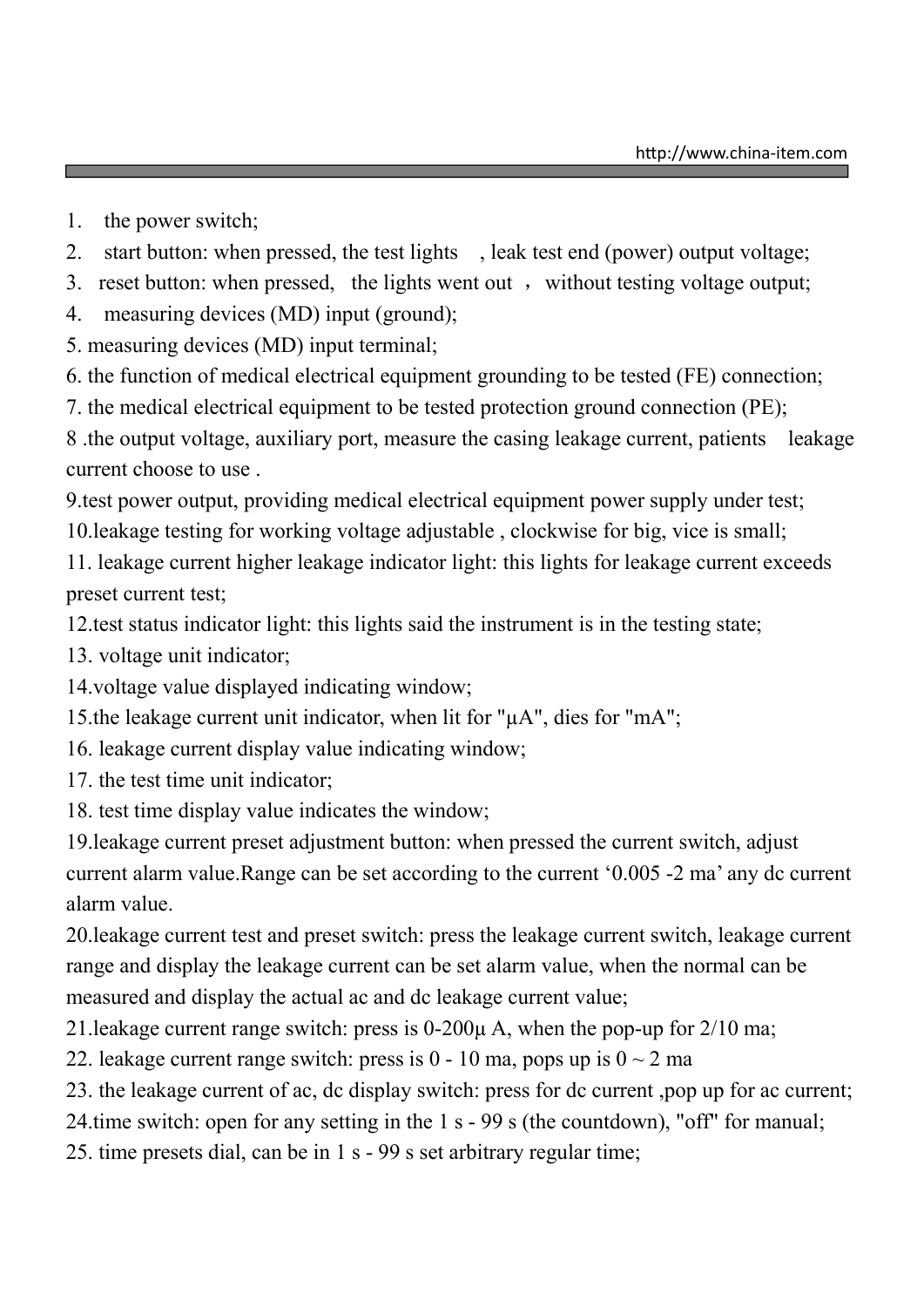26.test work voltage, secondary voltage (V2) display switch: press to test working voltage display( power, port voltage), pop up as a secondary voltage (V2) shows (the S9 port);

27.auxiliary voltage (V2)adjusting knob: clockwise for big, whereas for small;

28. measuring devices (MD) input (ground) grounding switch: press said grounding

29.PE connect the grounding switch: press the PE said grounding, pop-up PE disconnect

30. F E connecting the grounding switch: press the FE said grounding, pop-up FE disconnect

31. auxiliary power supply grounding switch: press the grounding, pop-up disconnect

32. auxiliary power supply voltage polarity switch;

33.normal/single fault switch: press as a "normal" pop up for a "single fault state" (working power supply switch);

34. testing power supply polarity switch:( equivalent to GB9706.1 -19.4-b,S5) in the switch power source switching (work).

# **Steps:**

# **1.Test preparation**

**(1)** let the instrument on;

(2) press the start button, adjust the leak test voltage adjusting knob, observe the voltage value displayed indicating window.

Test the high voltage switch to take 110% of the rated voltage, then press the reset button, to cut off the testing voltage;

(3) in the reset state, to medical electrical equipment power plug is measured with the test of the instrument work output power supply (power) connection, through to medical electrical equipment power supply under test;

(4) according to the corresponding standard, choose whether to regularly test.

# **2.Grounding leakage current measurement**

# **Grounding leakage current**:**By the power grid power supply part through or across the current flowing into the protective earthing conductor insulation.**

(1) leakage current alarm values:

A) press the leakage current preset switch;

B) according to the corresponding,need to select leakage current test range;

C) leakage current adjustment knob to the desired value, the leakage current display window indicates the alarm value set, after setting, press the switch of leakage current preset again in the test state.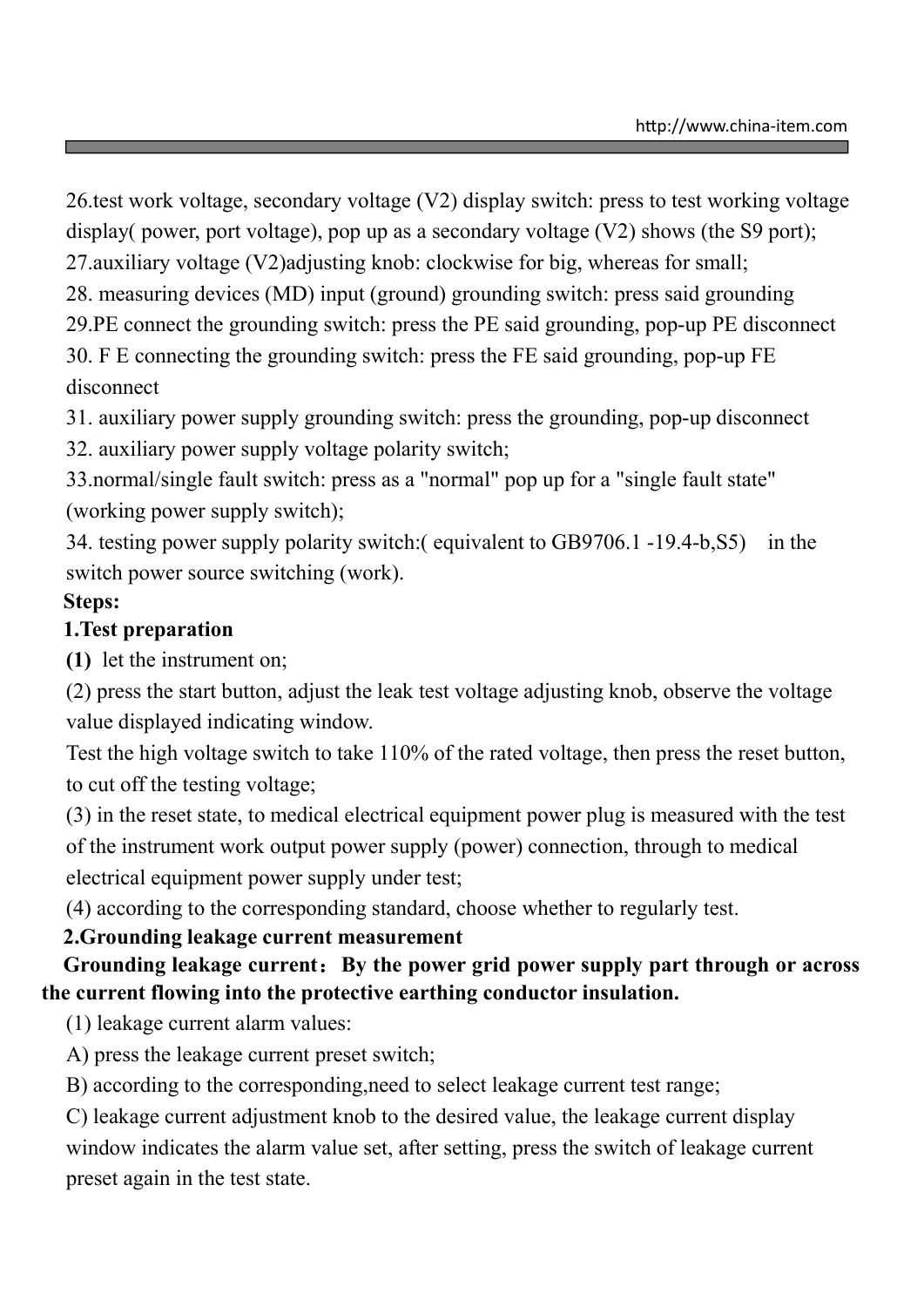(2) the medical electrical equipment under test (FE) connected to the instrument (FE) are connected, connect the FE the earthing switch is pressed, the FE side grounding;

(3) measured medical electrical equipment protective earth (PE) and measuring devices (MD) input terminal (the below terminal) connection, measuring unit (MD) input (ground) grounding switch press (the above terminal), make it grounding;The normal/single fault switch press, as a "normal";

(4) press start button, fine-tuning leak test voltage adjusting knob, the test voltage to the highest rated net voltage 110 %;

(5) test polarity switch power supply circuit (S5) respectively readout leakage current value;

(6) press the reset button, to cut off the test voltage, the normal/single fault switch pops up, as the "single fault state";

(7) press start button, switch test polarity switch power supply circuit (S5) read the leakage current value respectively;

(8) if the alarm in the testing process, the medical electrical equipment to be tested for floor drain current is too large, is unqualified, press the reset button, will make the device reset.

(9) meet GB9706.1 figure 16 and figure 17.

# **3.the exterior leakage current measurements:**

## **Exterior leakage current: when in normal use, from the operator or patient touch**

## **exterior or exterior parts (excluding application part), the external electrical connection**

## **instead of protective earthing conductor current into the earth or the rest of the exterior.**

- (1) leakage current alarm values:
- A) press the leakage current preset switch;
- B) according to the corresponding standard, need to choose leakage current test range

C) leakage current adjustment knob to the desired value, the leakage current display window indicates the alarm value set, after setted , press the switch of leakage current preset again in the test state.

(2) the medical electrical equipment under test (FE) connected to the instrument (FE)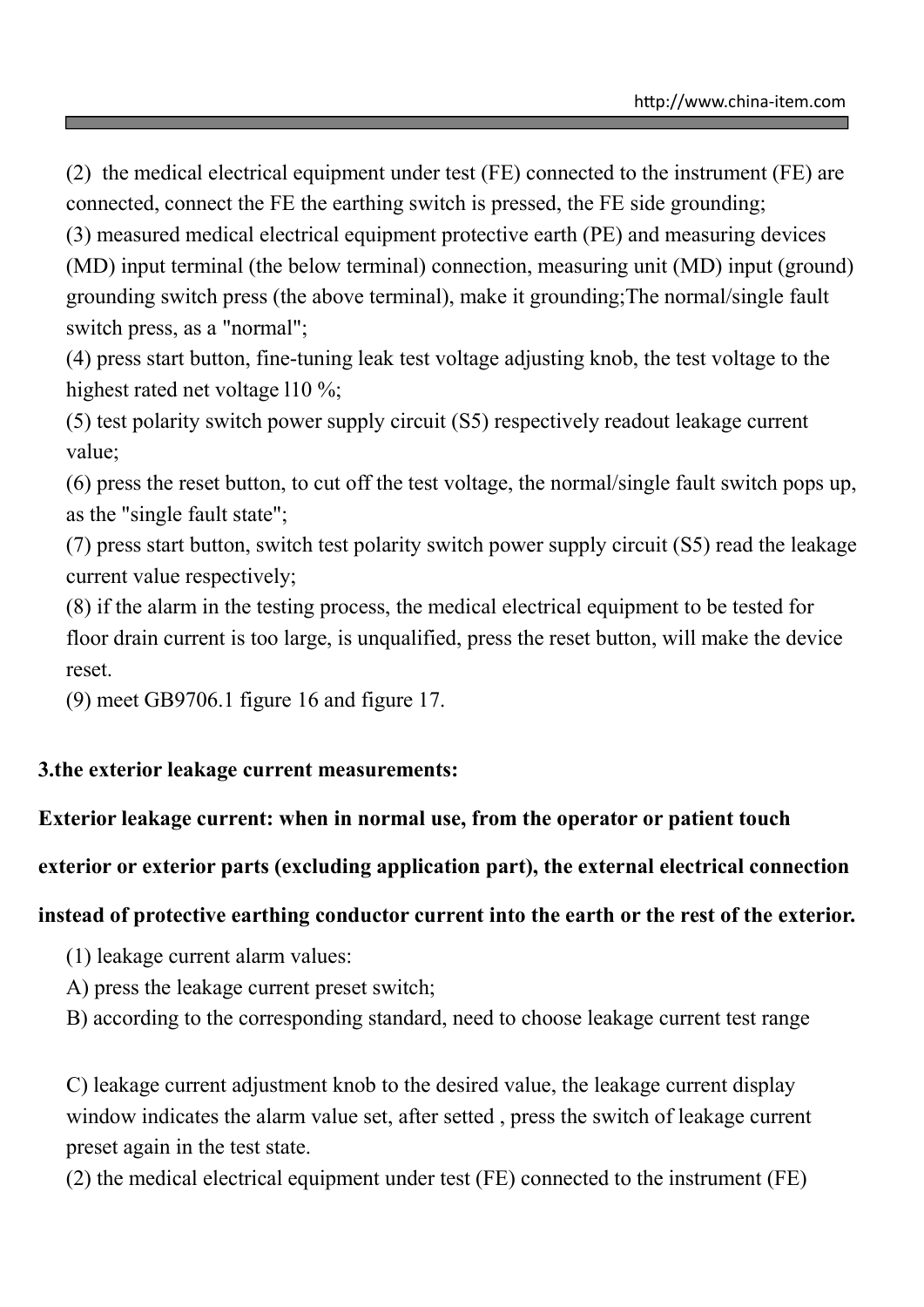terminal, connect the FE the earthing switch is pressed, the grounding FE , measured medical electrical equipment protective earth (PE) and instrument protection ground connection (PE) connection end, connect the PE the earthing switch is pressed, the PE side grounding (I such equipment);For Ⅱ such equipment without PE connection. (3)medical electrical equipment and instrument signal input/output interface integrated corresponding connection with S9. Press S9, auxiliary voltage output, when the S9 pop-up, port grounding, please send button pop-up when connection or not;When using the voltage adjusted to 110% of rated power grid voltage;

(4) exterior of equipment and measuring devices (MD) input terminal (the below terminal)) connection, measuring unit (MD) input ( grounding, the above terminal) switch press, make the it grounding;

(5) press start button, fine-tuning leak test voltage adjusting knob, 110% to the highest rated voltage test voltage;

(6) switch test polarity switch power supply circuit (S5) respectively readout leakage current value;

(7) reset button, to cut off the test voltage, the normal/single fault switch pops up, as the "single fault state";

(8) press start button, switch power supply circuit polarity switch (S5) respectively readout leakage current value;

(9) if the alarm in the process of test, the measured medical electrical equipment exterior leakage too large, is unqualified, press the reset button, will make the device reset.

(10) if measured medical electrical equipment part of the exterior is made of insulating material, must be the most large area is 20 cm  $\times$  10 cm metal foil against on the insulation of the insulating exterior or exterior parts as a conductor.

(11) conforms to GB9706.1 figure 18, figure 19.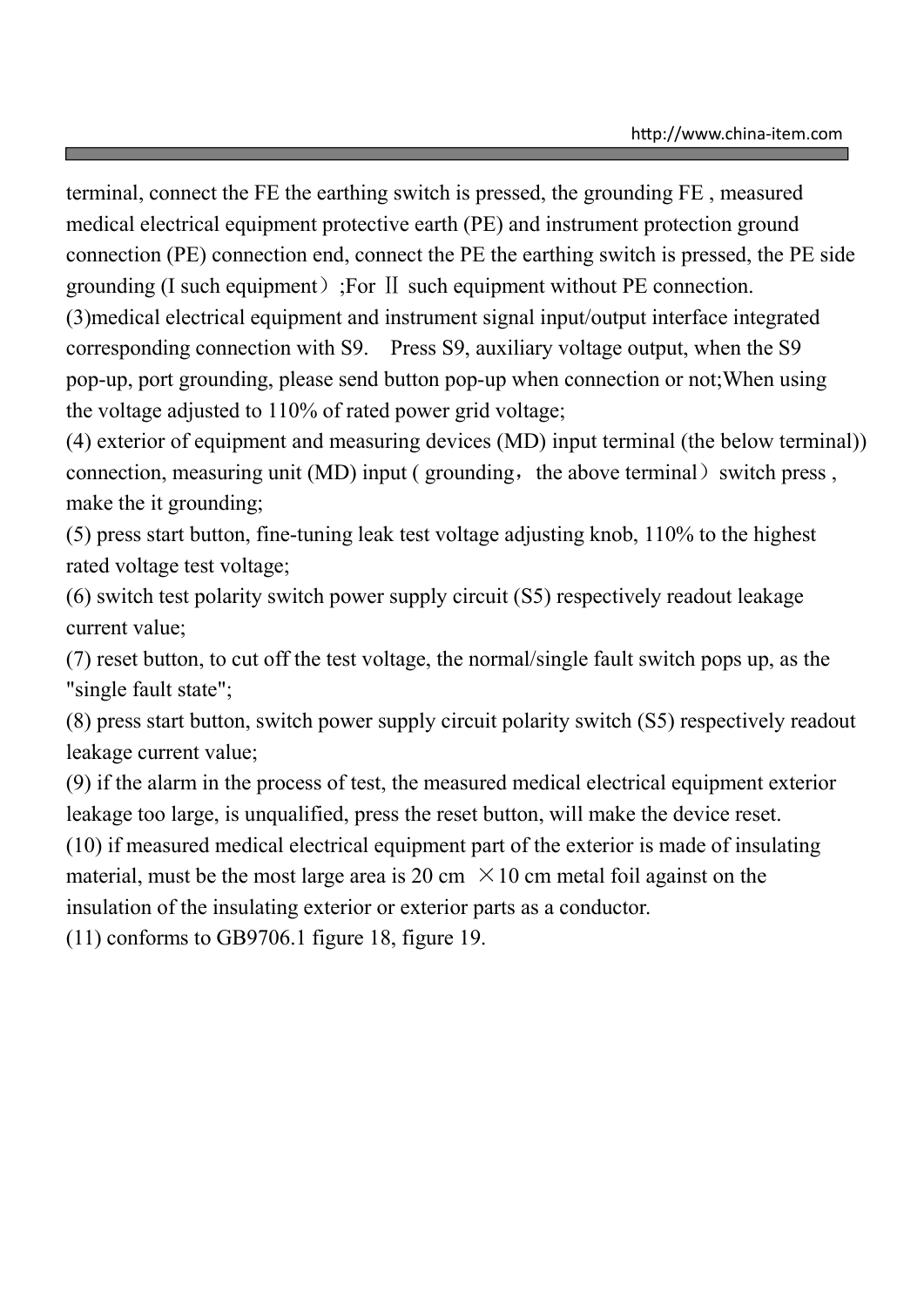#### **4. patient leakage current measurement** :

(1) the medical electrical equipment under test (FE) connected to the instrument (FE) are connected, press (FE) the earthing switch , connect FE on the ground, tested for medical electrical equipment protective earth (PE) and instrument protection ground connection  $(PE)$  connection, press  $(PE)$  the earthing switch, the PE side grounding ( I equipment);For Ⅱ, such equipment without PE connection.

(2) medical electrical equipment part of the output and measurement instrument measuring device (MD) input terminal (below terminal) Connection, measuring unit (MD) input ( grounding) switch press (above terminal), make the ground.

(3) choose whether to need to secondary voltage access;

(4) choose the current measurements, using ac/dc current switch switch;

(5) leakage current alarm values:

A) press the leakage current preset switch;

B) according to the corresponding standard, need to choose leakage current test range;

C) leakage current adjustment knob to the desired value, the leakage current display window indicates the alarm value set, set to end, press the switch of leakage current preset again in the test state.

(6) press start button, fine-tuning leak test voltage adjusting knob, the test voltage adjusted to 110% of rated power grid voltage;

(7) switch test polarity switch power supply circuit (S5) respectively readout leakage current value;

(8)Reset button , cut the test voltage, the normal/single fault switch pop up, for a "single fault state";

(9) start button, switch test polarity switch power supply circuit (S5) respectively readout leakage current value;

(10) in the process of the test report to the alarm , the patients medical electrical equipment to be tested the leakage flow is big, is unqualified, press the reset button, will make the device reset.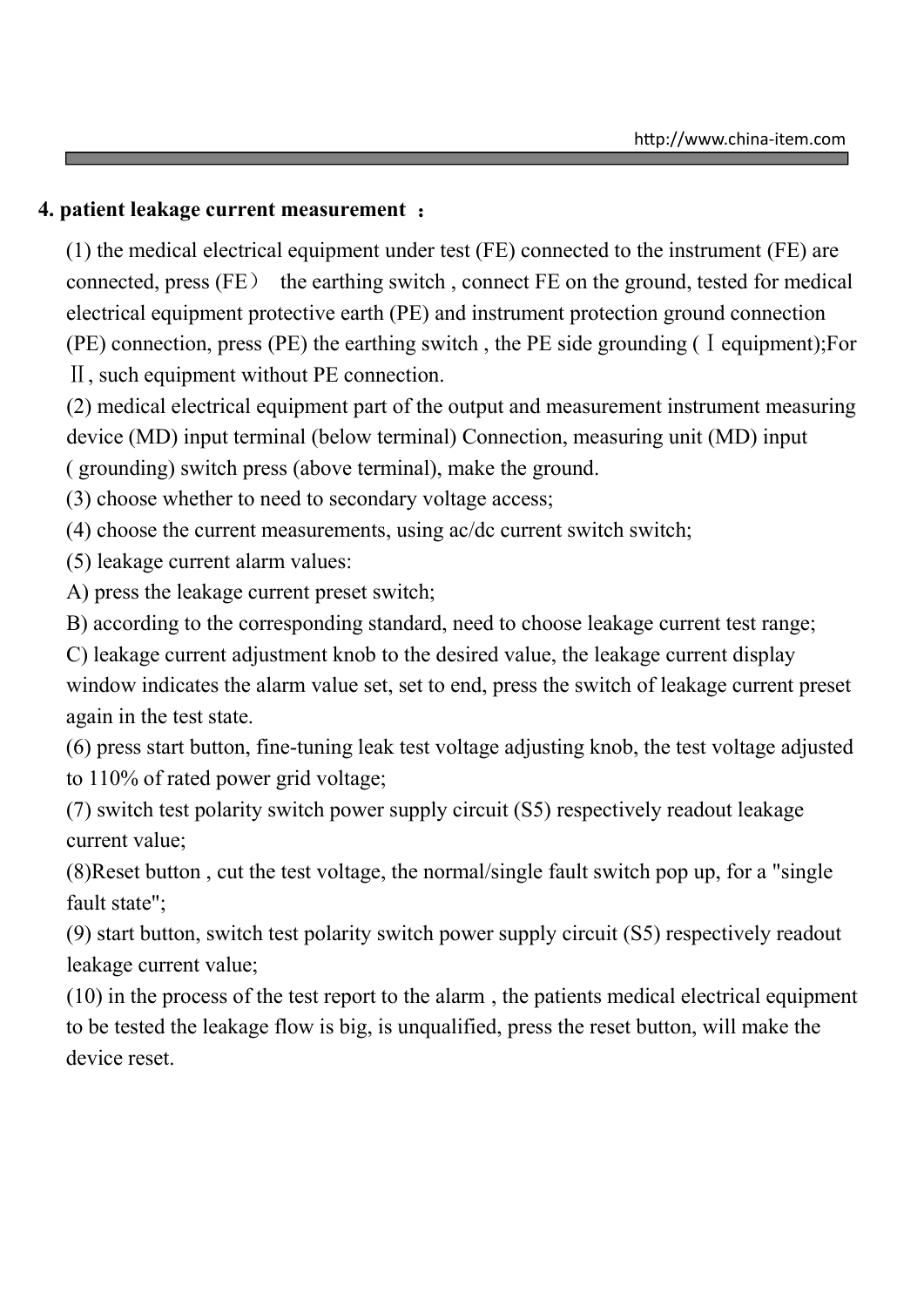(11) when it comes to measuring the application of some patients with external voltage caused by the leakage current,instrument measuring device (MD) input (grounding ) switch pops up, make open circuit.concatenated (MD) between the external voltage and application part . According to the article 19.4 in GB9706.1 measurement.- (12) when the signal is measured by the external voltage on the input or output interface part from the application to the patients caused by leakage current, the signal must be connected to the input/output interface part of the instrument of the integrated (S9) corresponding port; Other connection above 4.4.  $(1)$  --4.  $(10)$  to measure the patient leakage current.

(13) conforms to GB9706.1 figure 20, 21, figure 22, figure 23, figure 25.

# **5.Patients auxiliary leakage current measurement**

(1) choose the current measurements, using ac/dc current switch ;:

(2) setting alarm leakage current

A) press the leakage current preset switch;

B) according to the corresponding standard, need to choose leakage current test range;

C) leakage current adjustment knob to the desired value, the leakage current display window indicates the alarm value set, set to end, press the switch of leakage current preset again in the test state

(3) the medical electrical equipment under test (FE) connected to the instrument (FE) are connected, connect the FE the earthing switch is pressed, make FE grounding , measured medical electrical equipment protective earth (PE) connected to the instrument protection grounding (P E) end connection, connect the PE of the grounding switch is pressed, the PE side grounding ( I equipment);

(4) according to the different medical electrical equipment, according to the provisions of the article GB9706.1-19.4 j, measure device (MD) input and tested the application of medical electrical equipment part connection;Measuring devices (MD) input (ground, above terminal) the corresponding ground button press.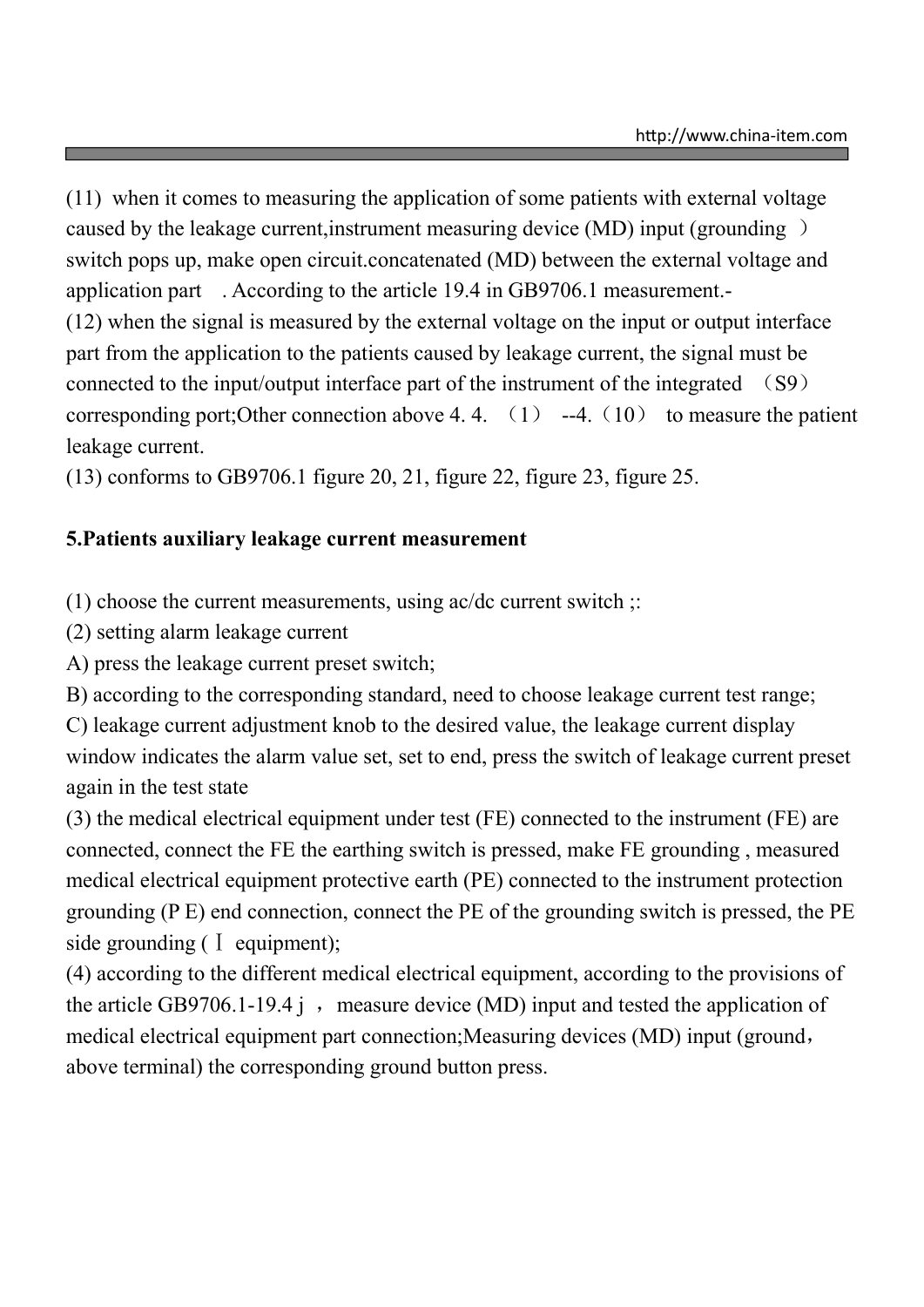(5) press start button, fine-tuning leak test voltage adjusting knob, the test voltage to the highest rated power grid voltage 110 %;

(6) switch test polarity switch power supply circuit (S5) respectively readout leakage current value;

(7) reset button, to cut off the test voltage, the normal/single fault switch pops up, as the "single fault state";

(8) start button, switch power supply polarity switch (S5) respectively readout leakage current value;

(9) in the process of the test report to the alarm , the patients medical electrical equipment under test auxiliary leakage flow is big, is unqualified, press the reset button, will make the instrument reset;

(10) conforms to GB9706.1 figure 26, 27

#### **6. timing test:**

(1) time switch is open, dial the preset time dial, set the test of time.

(2) press the start button and enter the leakage current test status, test the light instrument timer to timing at the same time, when the time display is zero test lights put out, tested body is qualified;If leakage current exceeds the set alarm value, the instrument automatically cut off the testing work voltage, leakage test the lights put out at the same time, super light bright, buzzer noise tested body is unqualified, press the reset button, can clear the alarm.

**Note: measure the leakage current measurement is charged, measured electrical external can be charged, as a result, the tester must pay attention to safety, formulate corresponding safety operation procedures, before not to cut off the power supply, must not touch the electric equipment to be tested, to prevent electric shock, danger!**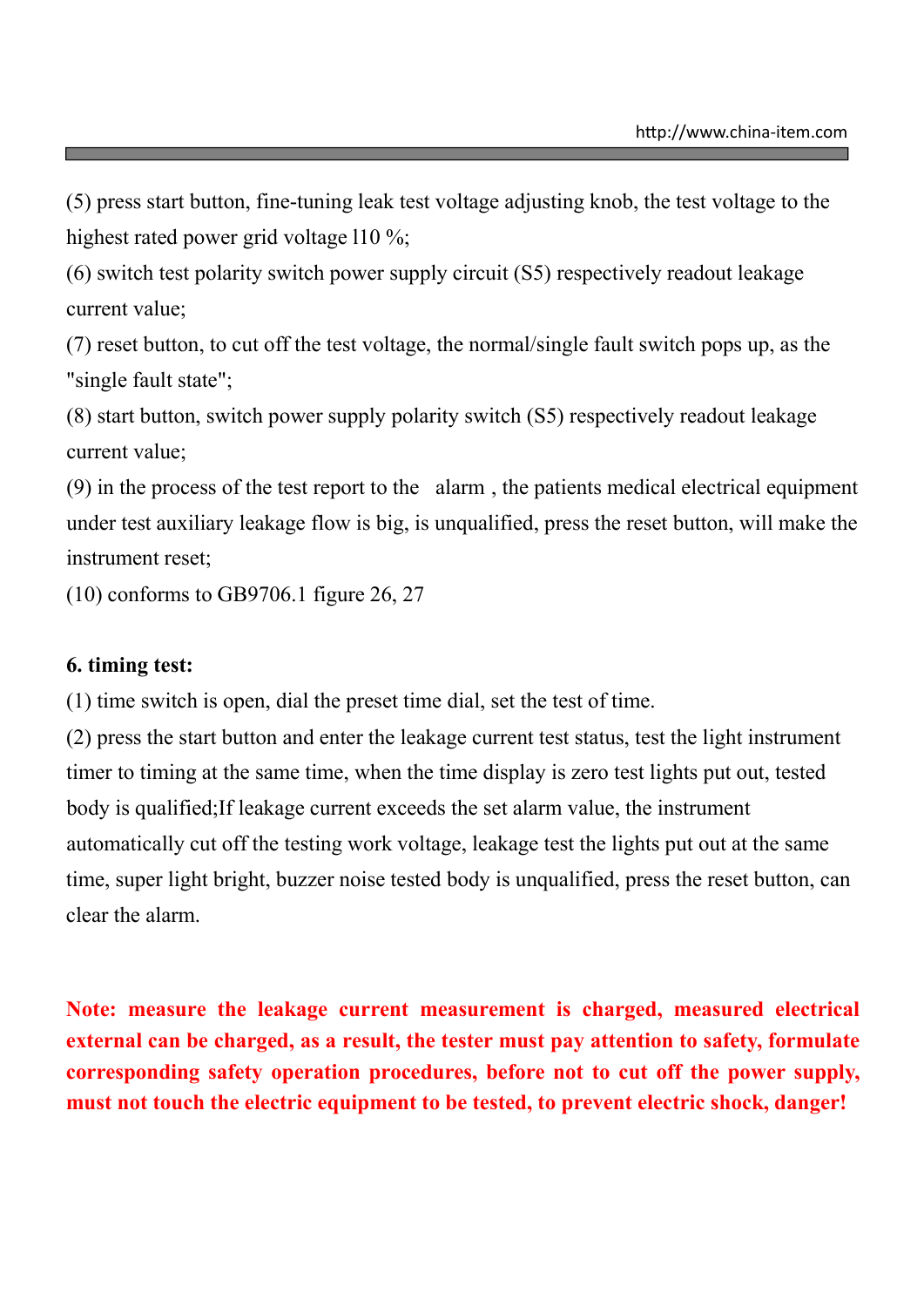#### **5. Using the matters needing attention**

1, the operator must read the GB9706.1-2007 about the provision and operation instruction before use .

2, the operator must wear insulating rubber gloves: foot pad insulation rubber pad: to prevent electric shock life-threatening.

3, when connection , must ensure that the output voltage for the "0" and the "reset" state.

4, auxiliary voltage output port have voltage, (introduced to 29) adjust twist the backward rotation to minimum or the S9 upspring

5, not let the output ground wire and the ac power cord short circuit, so as to avoid the external with high pressure and dangerous.

6, once the test lamp, super light leakage damage must be replaced immediately in case of wrong result.

7, medical electrical equipment under test, power not be greater than the power consumption (CX-2675Y 500 va, CX-2675Y- 1 1 kva), otherwise it will damage to the overload of built-in test power supply.

8, instruments and avoid direct sunlight positive, do not use in high temperature and humid and dusty environment and storage.

9, instrument using a year later, must be measured in accordance with national technical supervision department needs to send department or back to the factory after verification qualified, can continue to use.

# **6.Calibration**

1, CX-2675Y series medical leakage current tester is composed of test power supply and measuring devices (MD), must by the professional and technical personnel for calibration and maintenance.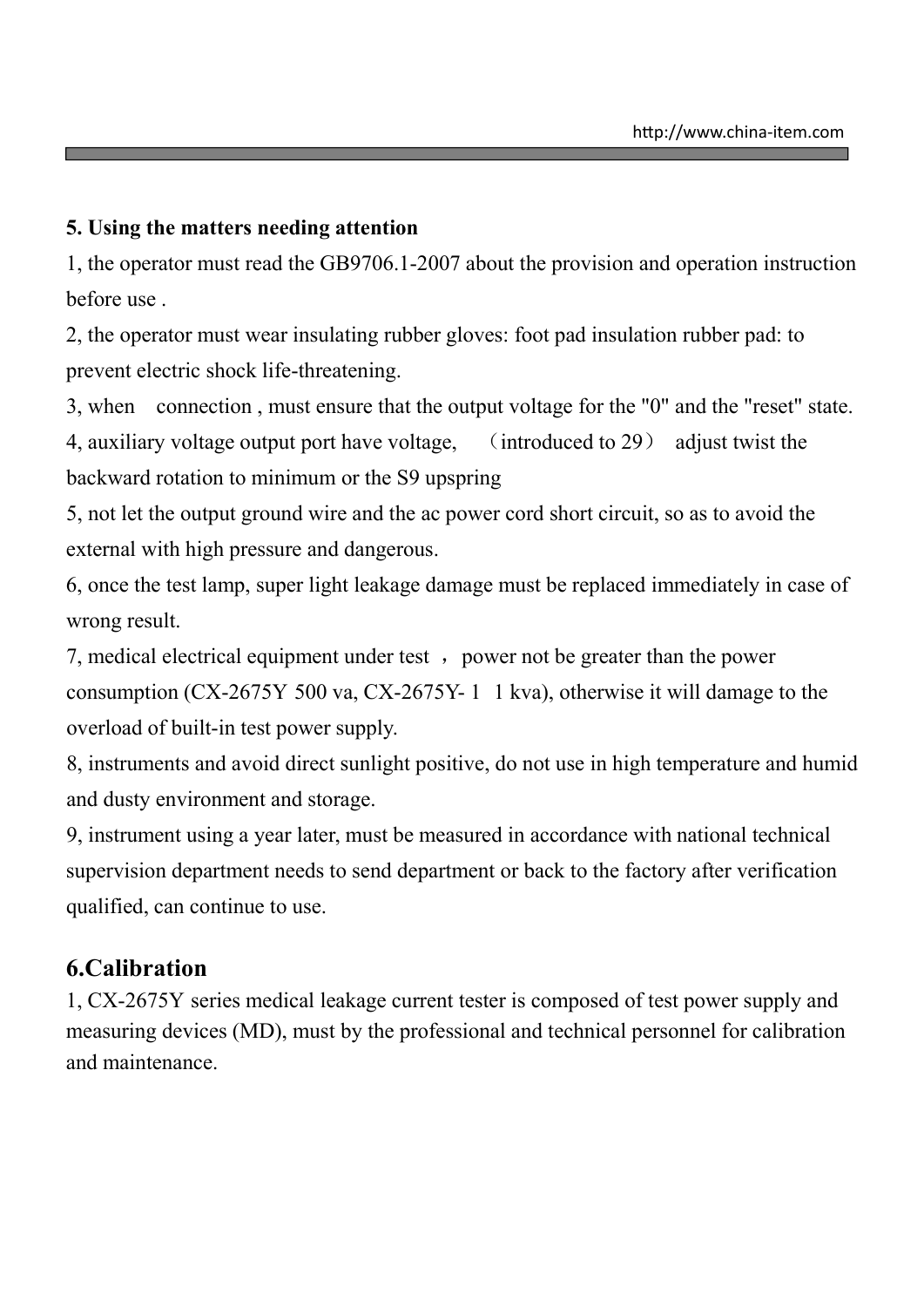2, the output voltage calibration:

(1) the digital meter and CX-2675Y series medical leakage current tester to test the power supply output connection;

(2) make sure the regulator output as "0" press the start button, slowly adjust voltage regulator to rise voltage, based on the 200 v, the rest of the calibration point is 100 v, 150 v, 250 v.

(3) the above output voltage indication error of 5%, if not in scope, adjust potentiometer W6 (VOL) to the index requirements.

3.Leakage current calibration

(1) digital ammeter concatenated current-limiting resistor, joint CX-2675Y medical leakage current tester test under the power supply output terminal, the other end connect measurement device (MD) input terminal (below), and press measuring devices (MD) input the earthing switch  $\left($  above) ;

(2) the instrument in a reset state, voltage regulating knob counterclockwise spin, leakage current selection switch on 2 ma file (2 ma to calibrate leakage current benchmark);

(3) press the start button, slow adjustment test voltage adjustment knob to make digital ammeter indication in  $0.5$  mA, if not in  $0.5$  mA, adjustable potentiometer W4 (2mA), to refer to 0.5 mA;

(4) and slow adjustment test voltage adjustment knob to make digital ammeter indication in 1 mA, 1.9 mA, its indication error should be less than or equal to 5%;

(5) leakage current selection switch on the 200 µA file, replace the current limiting resistor, slow adjustment test voltage adjustment knob to make digital ammeter indication 50  $\mu$ A, if not in 50 $\mu$ A, adjust potentiometer Wl (200 $\mu$ A), make it up to point to 50  $\mu$ A;

(6) slow adjustment test voltage adjustment knob to make digital ammeter refers not to  $100\mu$  A, 190  $\mu$  A, its indication error should be less than or equal to 5%;

(7) put leakage switch selector l0mA file, replace the current limiting resistor, slow

adjustment test voltage adjustment knob to make digital ammeter indication in 5 ma, if not in 5 ma, adjustable potentiometer W2 (l0mA), to refer to 5 ma.

(8) and slow adjustment test voltage adjustment knob to make digital ammeter refers is not to 10 ma, its indication error should be less than or equal to 5%;